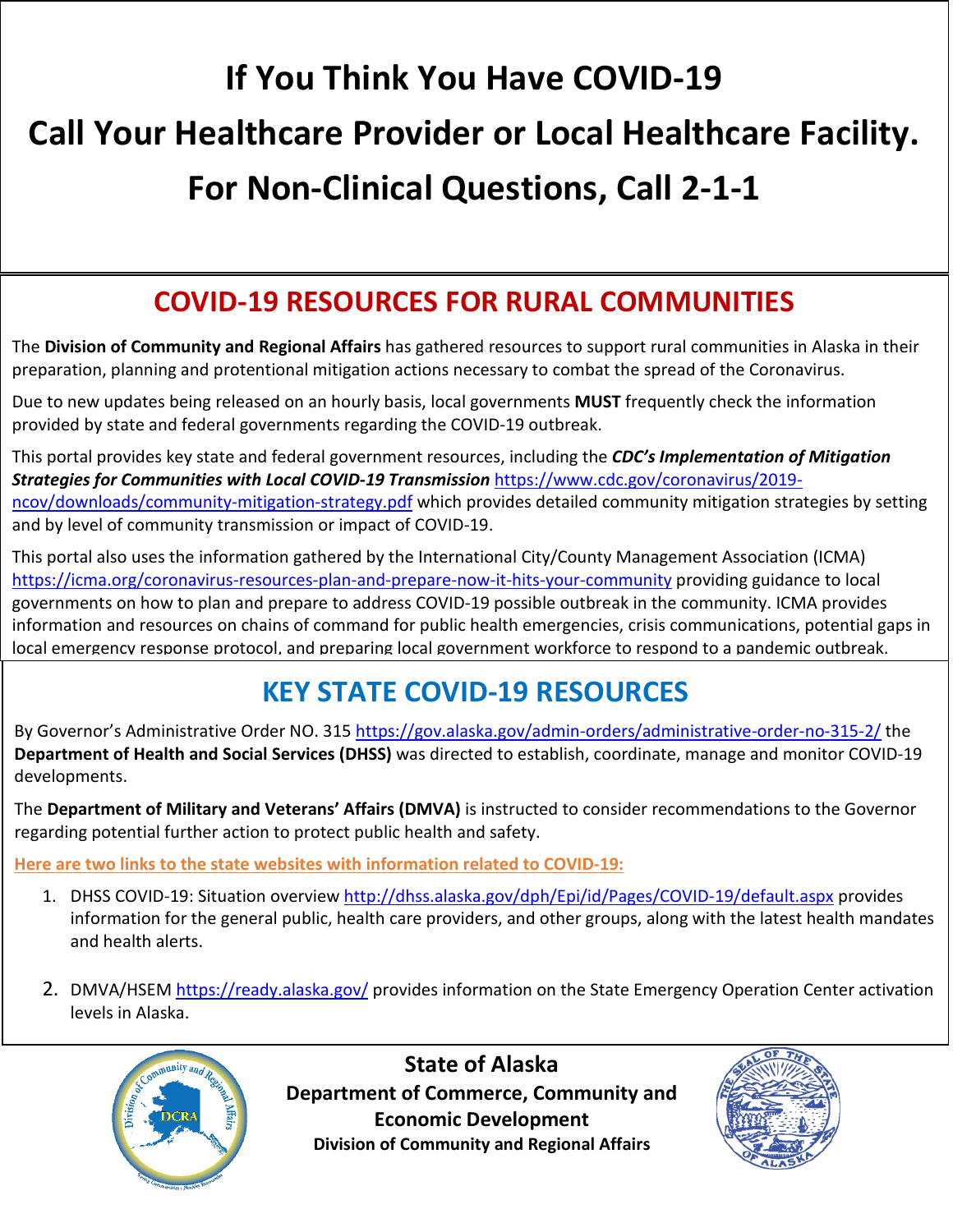#### **KEY FEDERAL GOVERNMENT COVID-19 RESOURCES**

The US [Centers for Disease Control \(CDC\)](https://www.cdc.gov/coronavirus/2019-ncov/summary.html) is heading the charge to protect America from health, safety, and security threats.

Due to new updates being released on hourly basis, local governments **MUST** frequently check updates provided by the [Centers for Disease Control \(CDC\),](https://www.cdc.gov/coronavirus/2019-ncov/summary.html) the [Executive Office of the President of the United States,](https://www.whitehouse.gov/) [Federal Emergency](https://www.fema.gov/)  [Management Agency \(FEMA\),](https://www.fema.gov/) and th[e World Health Organization \(WHO\),](https://www.who.int/emergencies/diseases/novel-coronavirus-2019) among others for the latest updates.

**Here is a list of links to websites addressing specific topics related to COVID-19:** 

- CDC's [situation summary page](https://www.cdc.gov/coronavirus/2019-ncov/summary.html) for COVID-19 has latest updates on source, spread, response, and recommendations.
- CDC's latest recommendations for preventing COVID-19 spread at [election polling stations.](https://www.cdc.gov/coronavirus/2019-ncov/community/election-polling-locations.html)
- CDC's interim guidance on [mass gatherings](https://www.cdc.gov/coronavirus/2019-ncov/community/mass-gatherings-ready-for-covid-19.html) [or large community events.](https://www.cdc.gov/coronavirus/2019-ncov/community/large-events/mass-gatherings-ready-for-covid-19.html)
- CDC's preparation fo[r first responders, healthcare providers and health systems](https://www.cdc.gov/coronavirus/2019-ncov/php/preparing-communities.html) for the potential spread of coronavirus.
- CDC's interim guidance for [homeless shelters.](https://www.cdc.gov/coronavirus/2019-ncov/community/homeless-shelters/plan-prepare-respond.html)
- CDC's latest guidance for schools, [workplaces, and community locations.](https://www.cdc.gov/coronavirus/2019-ncov/community/index.html)
- CDC's prevention steps for the spread of coronavirus in [homes and residential communities.](https://www.cdc.gov/coronavirus/2019-ncov/hcp/guidance-prevent-spread.html)
- CDC's [guidance for businesses and employers](https://www.cdc.gov/coronavirus/2019-ncov/specific-groups/guidance-business-response.html) to plan and respond to coronavirus.
- CDC's guidance on [managing anxiety and stress](https://www.cdc.gov/coronavirus/2019-ncov/prepare/managing-stress-anxiety.html) over COVID-19.
- Cybersecurity & Infrastructure Security Agency (CISA) [general resource](https://www.cisa.gov/coronavirus) page.
- FEMA provides guidance on [individual household preparation](https://www.fema.gov/pdf/library/f&web.pdf) for emergencies.
- FEMA's template for a continuity [of operations plans for a pandemic event.](https://www.fema.gov/media-library/assets/documents/93250)
- WHO has designe[d a simulation exercise](https://www.who.int/emergencies/diseases/novel-coronavirus-2019/training/simulation-exercise) for national-level organizations, and the PowerPoint resource is the best starting place to adapt the exercise for your community.
- WHO has created a [GIS dashboard](https://experience.arcgis.com/experience/685d0ace521648f8a5beeeee1b9125cd) tracking current known cases of COVID-19.
- The National League of Cities has created a [resource page](https://www.nlc.org/resource/coronavirus-response-resources-for-local-leaders) for local leaders which it intends to update regularly.
- Esri's [COVID-19 GIS hub](https://coronavirus-disasterresponse.hub.arcgis.com/?adumkts=marketing&aduse=public_safety&aduc=industry_manager_outreach&utm_Source=industry_manager_outreach&aduca=cra_disaster_response_program&adut=cv-outreach-redirect&adulb=multiple&adusn=multiple&aduat=arcgis_online_portal&adupt=community&sf_id=701f2000000n6XKAAY) is a collection of mapping and data analysis.
- The National Governors Association has created a [resource hub](https://www.nga.org/coronavirus/#states) which it intends to update regularly.
- The National Conference of State Legislatures is providing regular updates of [state fiscal](https://www.ncsl.org/research/fiscal-policy/state-fiscal-responses-to-covid-19.aspx) and state legislative [session](https://www.ncsl.org/research/about-state-legislatures/legislative-sessions-and-the-coronavirus.aspx) response.
- The National Association of State Chief Information Officers has created a [resource page for state response,](https://www.nascio.org/resource-center/resources/covid-19-planning-and-response-guidance-for-state-cios/) including guidance on local and state collaboration.
- The International Municipal Lawyers Association (IMLA) conducted a call with a public health law professor and [three emergency management focused attorneys,](https://imla.org/publications/magazine-archives/3132-coronavirus-covid-19-preparation) and a recording is available for all IMLA members.



**State of Alaska Department of Commerce, Community and Economic Development Division of Community and Regional Affairs**